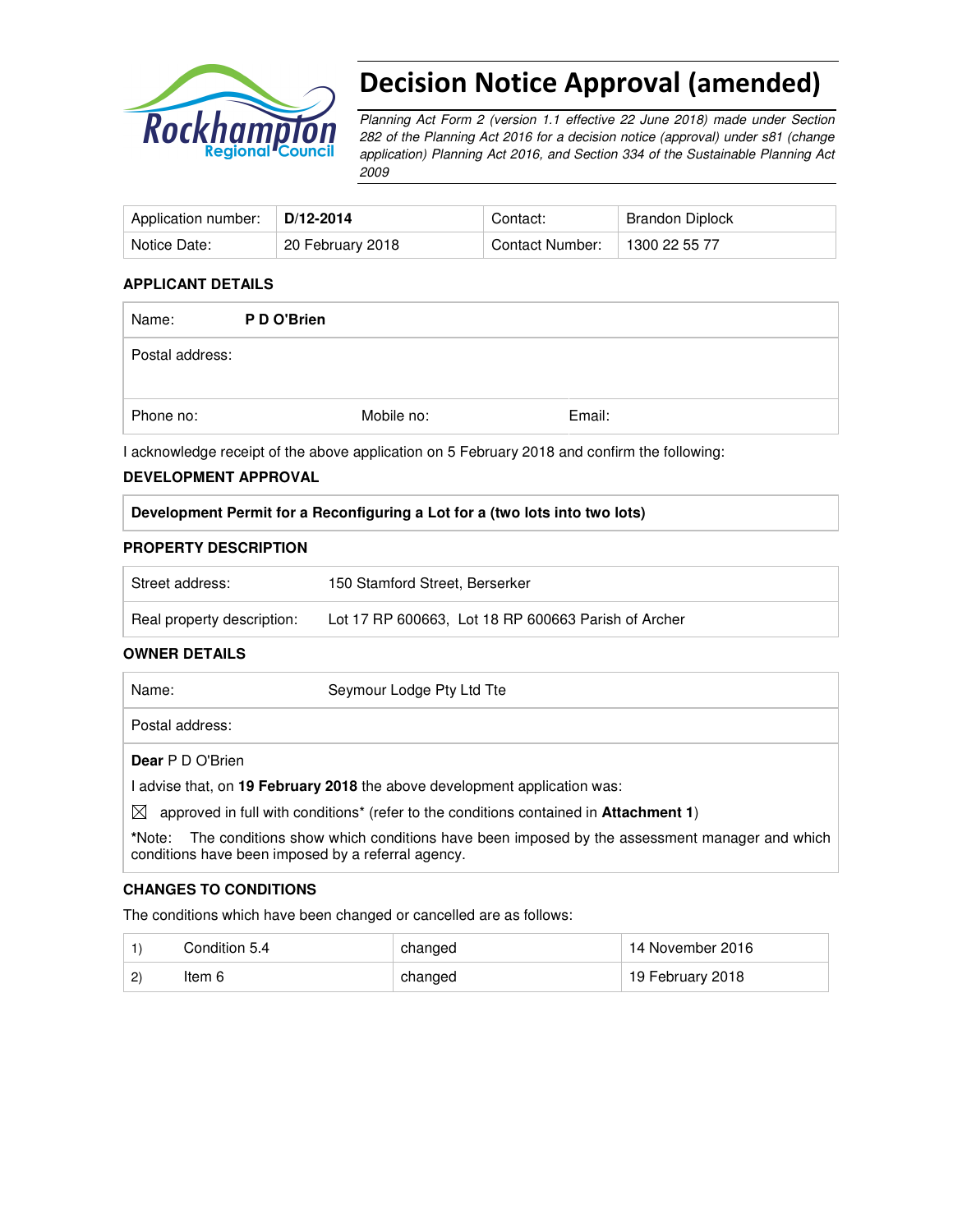#### **1. DETAILS OF THE APPROVAL**

|                                                                                                                                                                                                        | <b>Development</b><br><b>Permit</b> | Preliminary<br><b>Approval</b> |
|--------------------------------------------------------------------------------------------------------------------------------------------------------------------------------------------------------|-------------------------------------|--------------------------------|
| Development assessable under the planning scheme, superseded<br>planning scheme, a temporary local planning instrument, a master<br>plan or a preliminary approval which includes a variation approval |                                     |                                |
| - Building work assessable under the planning scheme<br>- Plumbing or drainage work<br>- Material Change of use                                                                                        | $\boxtimes$                         |                                |
| - Reconfiguring a lot<br>- Operational work                                                                                                                                                            |                                     |                                |

#### **2. CONDITIONS**

This approval is subject to the conditions in Attachment 1.

#### **3. FURTHER DEVELOPMENT PERMITS REQUIRED**

Please be advised that the following development permits are required to be obtained before the development can be carried out:

| Type of development permit required | Subject of the required development permit |
|-------------------------------------|--------------------------------------------|
| <b>Operational Works</b>            | Access Works                               |
|                                     | Site Works                                 |

#### **4. REFERRAL AGENCIES** NIL

#### **5. THE APPROVED PLANS**

#### **The approved development must be completed and maintained generally in accordance with the approved drawings and documents:**

| <b>Plan/Document Name</b> | <b>Plan Number</b> | <b>Dated</b> |
|---------------------------|--------------------|--------------|
| Site Plan                 | D27078, Revision A | 18 June 2008 |
| Earthworks Plan           | Unnumbered         | Undated      |

#### **6. CURRENCY PERIOD FOR THE APPROVAL (S.85)**

The currency period of this approval lapses on 5 February 2020.

#### **7. STATEMENT OF REASONS**

| Description of the<br>development          | The proposed development is for Reconfiguring a Lot (two lots into two lots)                                                                                                                                                                                                                                                                                 |  |  |
|--------------------------------------------|--------------------------------------------------------------------------------------------------------------------------------------------------------------------------------------------------------------------------------------------------------------------------------------------------------------------------------------------------------------|--|--|
| <b>Reasons for Decision</b>                | An assessment of the development against the relevant zone purpose,<br>planning scheme codes and planning scheme policies demonstrates that the<br>proposed development will not cause significant adverse impacts on the<br>surrounding natural environment, built environment and infrastructure,<br>community facilities, or local character and amenity. |  |  |
| <b>Assessment</b><br><b>Benchmarks</b>     | The proposed development was assessed against the following assessment<br>benchmarks:<br>Low Density Residential Zone Code<br>٠<br>Reconfiguring a Lot Code<br>$\bullet$                                                                                                                                                                                     |  |  |
| <b>Matters prescribed by</b><br>regulation | The State Planning Policy – Part E;<br>$\bullet$                                                                                                                                                                                                                                                                                                             |  |  |

D/12-2014 - Decision Notice (amended)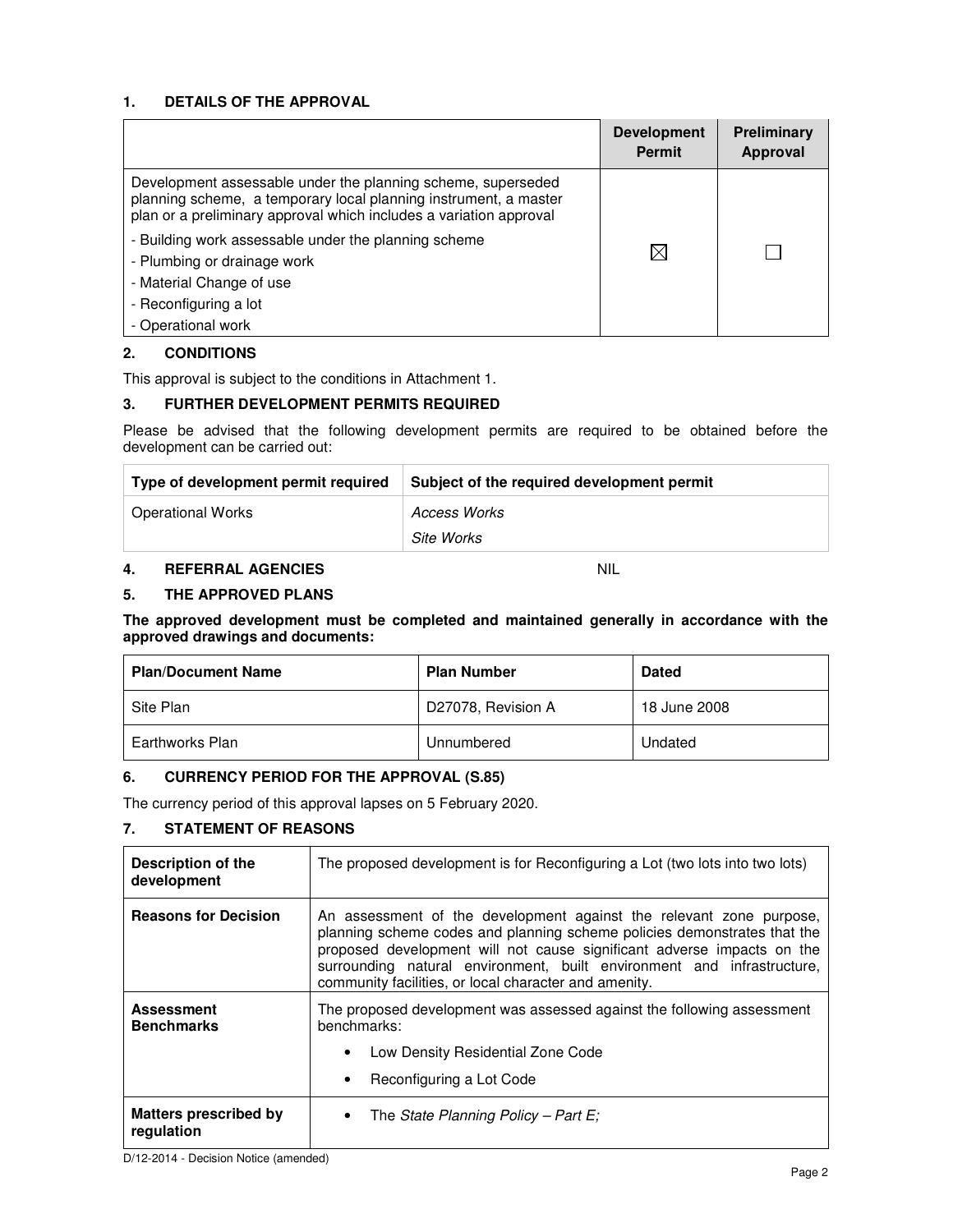|  | The Central Queensland Regional Plan;                                      |
|--|----------------------------------------------------------------------------|
|  | The Rockhampton Region Planning Scheme 2015.                               |
|  | The common material, being the material submitted with the<br>application. |

#### **8. RIGHTS OF APPEAL**

The rights of an applicant to appeal to a tribunal or the Planning and Environment Court against a decision about a development application are set out in chapter 6, part 1 of the Planning Act 2016. For particular applications, there may also be a right to make an application for a declaration by a tribunal (see chapter 6, part 2 of the Planning Act 2016).

#### Appeal by an applicant

An applicant for a development application may appeal to the Planning and Environment Court against the following:

- the refusal of all or part of the development application
- a provision of the development approval
- the decision to give a preliminary approval when a development permit was applied for
- a deemed refusal of the development application.

An applicant may also have a right to appeal to the Development tribunal. For more information, see schedule 1 of the Planning Act 2016.

The timeframes for starting an appeal in the Planning and Environment Court are set out in section 229 of the Planning Act 2016.

**Attachment 2** is an extract from the Planning Act 2016 that sets down the applicant's appeal rights and the appeal rights of a submitter.

#### **9. WHEN THE DEVELOPMENT APPROVAL TAKES EFFECT**

This development approval takes effect:

From the time the decision notice is given – if there is no submitter and the applicant does not appeal the decision to the court.

Or

When the submitter's appeal period ends – if there is a submitter and the applicant does not appeal the decision to the court.

Or

Subject to the decision of the court, when the appeal is finally decided  $-$  if an appeal is made to the court.

This approval will lapse unless substantially commenced within the above stated relevant periods (refer to sections 85 of Planning Act 2016 for further details).

#### **10. ORIGINAL DECISION ASSESSMENT MANAGER**

| <b>Bob Holmes</b><br>Name:<br><b>GENERAL MANAGER</b><br><b>REGIONAL SERVICES</b>  |            | Date: 5 February 2014  |
|-----------------------------------------------------------------------------------|------------|------------------------|
| <b>ASSESSMENT MANAGER</b><br>11.                                                  |            |                        |
| Tarnya Fitzgibbon<br>Name:<br><b>COORDINATOR</b><br><b>DEVELOPMENT ASSESSMENT</b> | Signature: | Date: 20 February 2018 |

#### **Attachment 1 – Conditions of the approval**

**Part 1 – Conditions imposed by the assessment manager** [Note: where a condition is imposed about infrastructure under Chapter 4 of the Planning Act 2016, the relevant provision of the Act under which this condition was imposed must be specified.]

#### **Attachment 2—Extract on appeal rights**

D/12-2014 - Decision Notice (amended)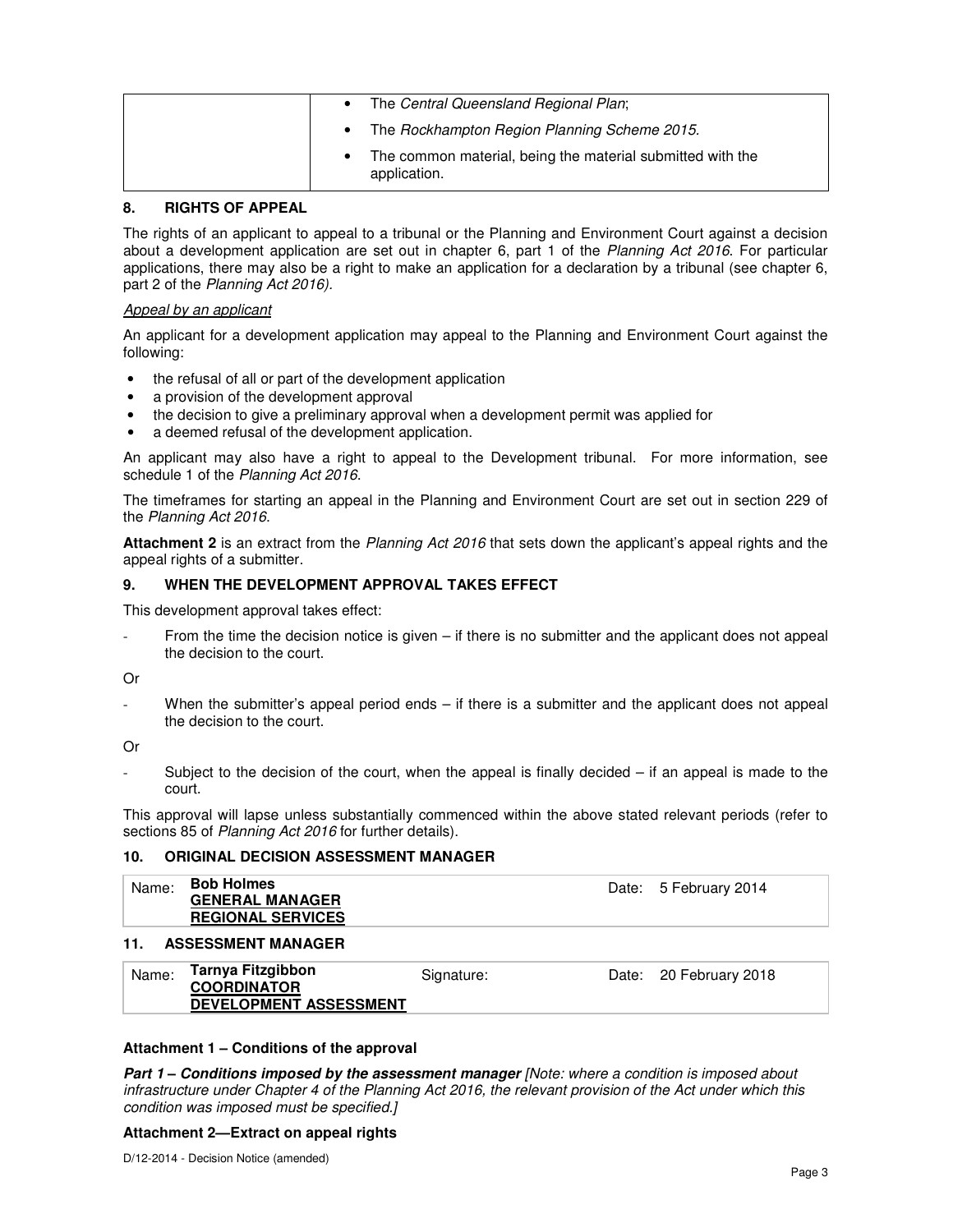

## **Attachment 1 – Part 1**

### **Rockhampton Regional Council Conditions**

PLANNING ACT 2016

#### 1.0 ADMINISTRATION

- 1.1 The Developer is responsible for ensuring compliance with this approval and the Conditions of the approval by an employee, agent, contractor or invitee of the Developer.
- 1.2 Where these Conditions refer to "Council" in relation to requiring Council to approve or to be satisfied as to any matter, or conferring on the Council a function, power or discretion, that role of the Council may be fulfilled in whole or in part by a delegate appointed for that purpose by the Council.
- 1.3 All conditions of this approval must be undertaken and completed to the satisfaction of Council, at no cost to Council.
- 1.4 All conditions, works, or requirements of this approval must be undertaken and completed prior to the issue of the Compliance Certificate for the Survey Plan, unless otherwise stated.
- 1.5 Where applicable, infrastructure requirements of this approval must be contributed to the relevant authorities, at no cost to Council prior, to the issue of the Compliance Certificate for the Survey Plan, unless otherwise stated.
- 1.6 The following further Development Permits must be obtained prior to the commencement of any works associated with its purposes:
	- 1.6.1 Operational Works:
		- (i) Access Works; and
		- (ii) Site Works.
	- 1.6.2 Plumbing and Drainage Works.
- 1.7 Unless otherwise stated, all works must be designed, constructed and maintained in accordance with the relevant Council policies, guidelines and standards.
- 1.8 All engineering drawings/specifications, design and construction works must comply with the requirements of the relevant Australian Standards and must be approved, supervised and certified by a Registered Professional Engineer of Queensland.

### 2.0 APPROVED PLANS AND DOCUMENTS

2.1 The approved use and development must be completed and maintained generally in accordance with the approved drawings and documents, except where amended by the conditions of this permit:

| <b>Plan/Document Name</b> | <b>Plan Number</b> | Dated        |
|---------------------------|--------------------|--------------|
| Site Plan                 | D27078, Revision A | 18 June 2008 |
| Earthworks Plan           | Unnumbered         | Undated      |

- 2.2 Where there is any conflict between the conditions of this approval and the details shown on the approved plans and documents, the conditions of approval must prevail.
- 2.3 Where conditions require the above plans or documents to be amended, the revised document(s) must be submitted for endorsement by Council prior to the submission of a Development Application for Plumbing and Drainage Works.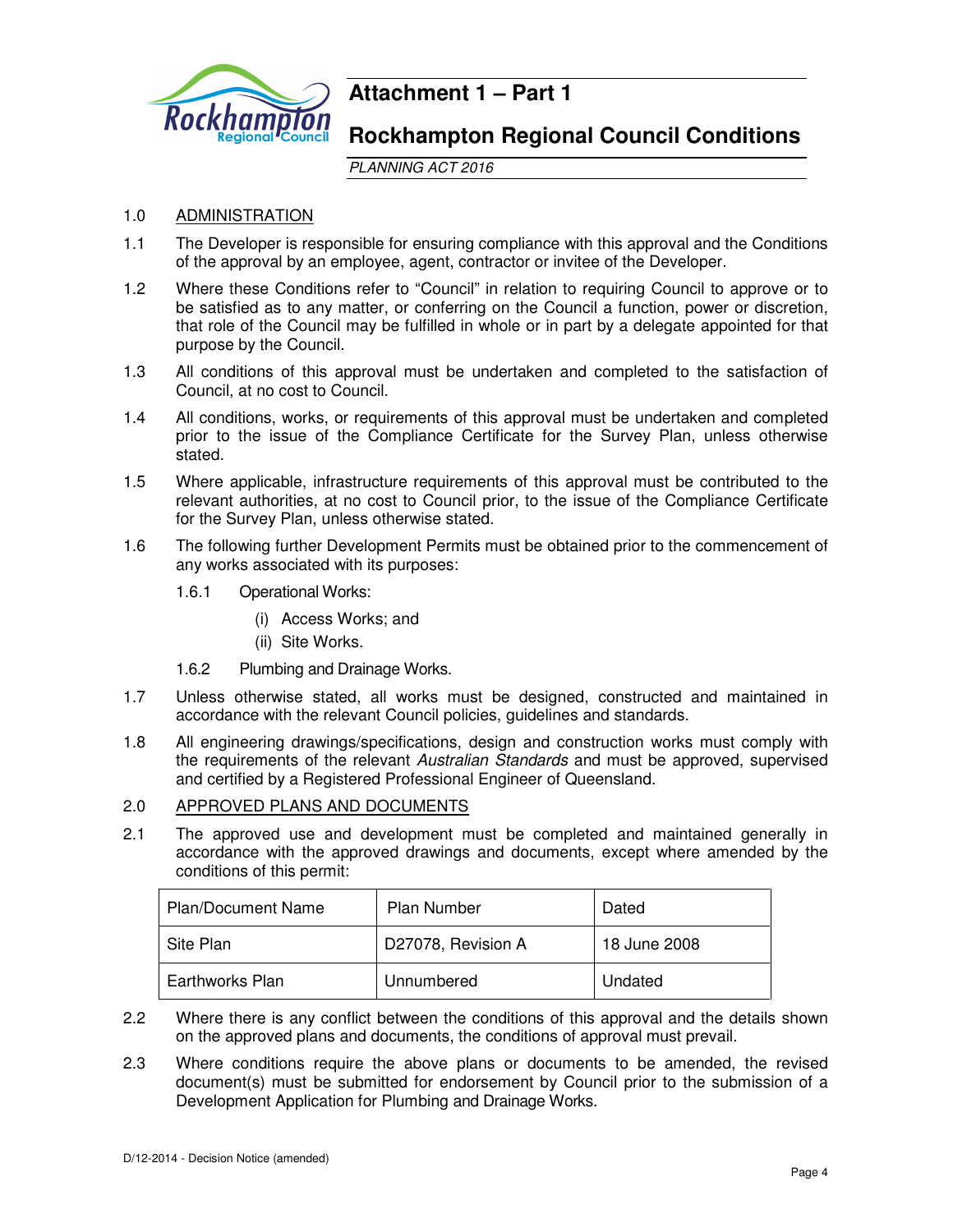#### 3.0 ACCESS WORKS

- 3.1 A Development Permit for Operational Works (access works) must be obtained prior to the commencement of any access works on the site.
- 3.2 All works must be designed and constructed in accordance with the approved plans (refer to condition 2.1), Capricorn Municipal Development Guidelines, Australian Standard AS2890 "Parking Facilities" and the provisions of a Development Permit for Operational Works (access works).
- 3.3 The access to the existing dwelling from Stamford Street must be upgraded to comply with the requirements of the Capricorn Municipal Development Guidelines.

#### 4.0 SEWERAGE WORKS

- 4.1 All works must be designed and constructed in accordance with the approved plans (refer to condition 2.1), Capricorn Municipal Development Guidelines, Water Supply (Safety and Reliability) Act, and Plumbing and Drainage Act.
- 4.2 All lots within the development must be connected to Council's reticulated sewerage network.
- 4.3 The existing sewerage connection point must be retained, if required, to service proposed Lot 2 or alternatively, a new sewerage connection point must be provided for proposed Lot 2 from the existing sewerage access chamber located within the adjacent property.
- 4.4 A new sewerage connection point must be provided for proposed Lot 1 from the existing sewerage access chamber located within the adjacent property.

#### 5.0 WATER WORKS

- 5.1 All works must be designed and constructed in accordance with the approved plans (refer to condition 2.1), Capricorn Municipal Development Guidelines, Water Supply (Safety and Reliability) Act, and Plumbing and Drainage Act.
- 5.2 All lots within the development must be connected to Council's reticulated water network.
- 5.3 The existing water connection point must be retained to service proposed Lot 1. A new water connection point must be provided for proposed Lot 2 from the existing reticulated water network located within the Stamford Street. Water service main must be located along the western side of McLeod Street.

#### 5.4 Deleted.

#### 6.0 PLUMBING AND DRAINAGE WORKS

- 6.1 Internal plumbing and sanitary drainage must be wholly contained within the lot it serves. The existing sanitary drainage for proposed Lot 1 must be relocated within it's new property boundaries.
- 6.2 All internal plumbing and sanitary drainage works must be in accordance with the Capricorn Municipal Development Guidelines, Water Supply (Safety and Reliability) Act, Plumbing and Drainage Act, Council's Plumbing and Drainage Policies and the provisions of a Development Permit for Plumbing and Drainage Works.

#### 7.0 SITE WORKS

- 7.1 A Development Permit for Operational Works (site works) must be obtained prior to the commencement of any site works.
- 7.2 Any application for a Development Permit for Operational Works (site works) must be accompanied by an earthworks' plan which clearly identifies the following:
	- 7.2.1 the location of cut and/or fill;
	- 7.2.2 the type of fill to be used and the manner in which it is to be compacted;
	- 7.2.3 the quantum of fill to be deposited or removed and finished cut and/or fill levels;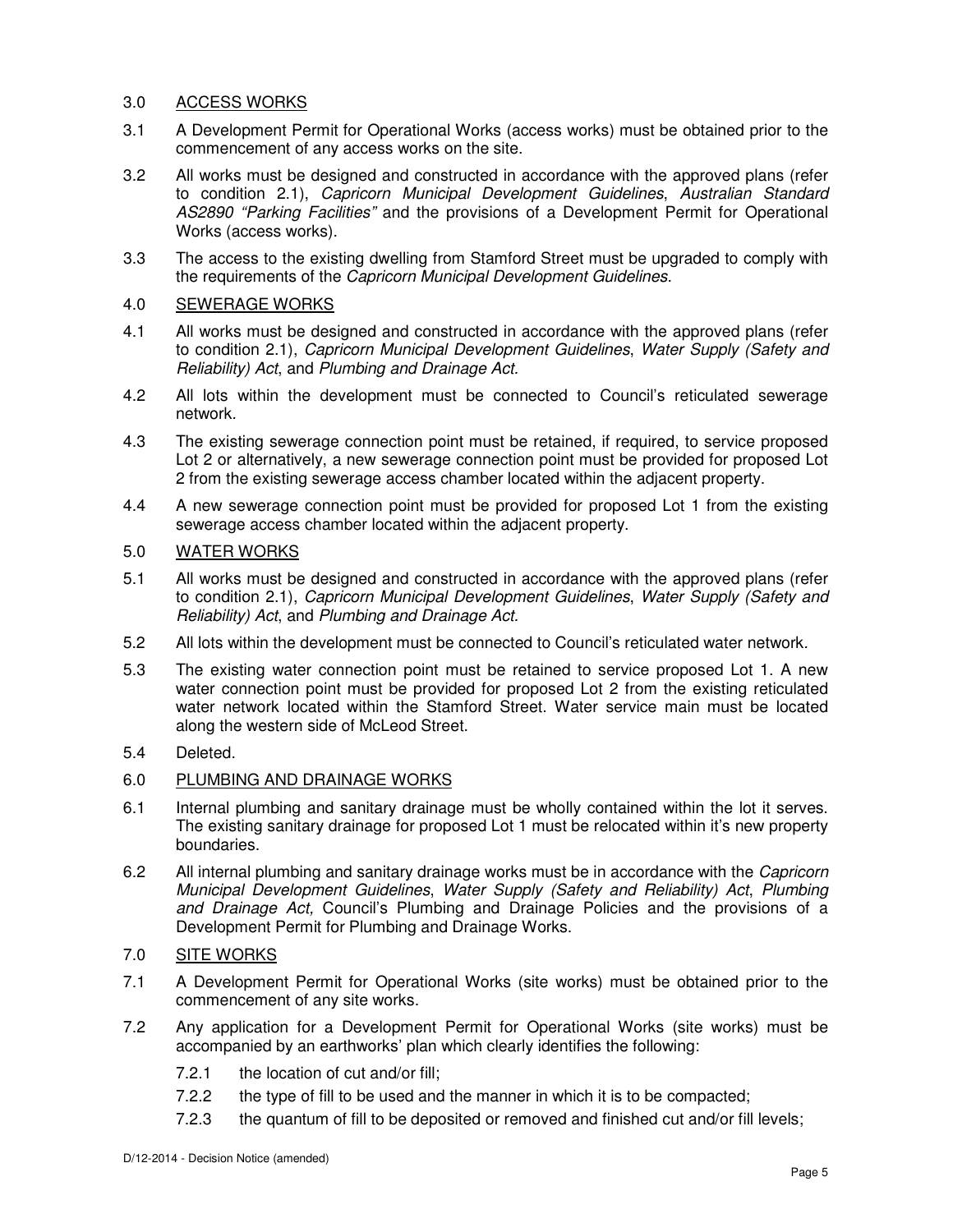- 7.2.4 details of any proposed access routes to the site which are intended to be used to transport fill to or from the site; and
- 7.2.5 the maintenance of access roads to and from the site so that they are free of all cut and/or fill material and cleaned as necessary.
- 7.3 All earthworks must be undertaken in accordance with Australian Standard AS3798 "Guidelines on Earthworks for Commercial and Residential Developments".
- 7.4 Site works must be constructed such that they do not, at any time, in any way restrict, impair or change the natural flow of runoff water, or cause a nuisance or worsening to adjoining properties or infrastructure.

#### 8.0 ELECTRICITY AND TELECOMMUNICATIONS

8.1 Evidence must be provided of a certificate of supply with the relevant service providers to provide each lot with live electricity and telecommunication connections, in accordance with the requirements of the relevant authorities prior to the issue of the Compliance Certificate for the Survey Plan.

#### 9.0 ASSET MANAGEMENT

- 9.1 Any alteration necessary to electricity, telephone, water mains, sewerage mains, and/or public utility installations resulting from the development or in connection with the development, must be at full cost to the Developer.
- 9.2 Any damage to existing kerb and channel, pathway or roadway (including removal of concrete slurry from public land, pathway, roads, kerb and channel and stormwater gullies and drainage lines) which may occur during any works carried out in association with the approved development must be repaired. This must include the reinstatement of the existing traffic signs and pavement markings which may have been removed.
- 9.3 'As constructed' information pertaining to assets to be handed over to Council and those which may have an impact on Council's existing and future assets must be provided prior to the issue of the Compliance Certificate for the Survey Plan. This information must be provided in accordance with the Manual for Submission of Digital As Constructed Information.
- 10.0 ENVIRONMENTAL
- 10.1 An Erosion Control and Stormwater Control Management Plan must be implemented and maintained on-site for the duration of the works, and until all exposed soil areas are permanently stabilised (for example, turfed, hydromulched, concreted, landscaped). The prepared Erosion Control and Stormwater Control Management Plan must be available onsite for inspection by Council Officers during those works.

#### 11.0 OPERATING PROCEDURES

11.1 All construction materials, waste, waste skips, machinery and contractors' vehicles must be located and stored or parked within the site. No storage of materials, parking of construction machinery or contractors' vehicles will be permitted in Stamford Street or McLeod Street.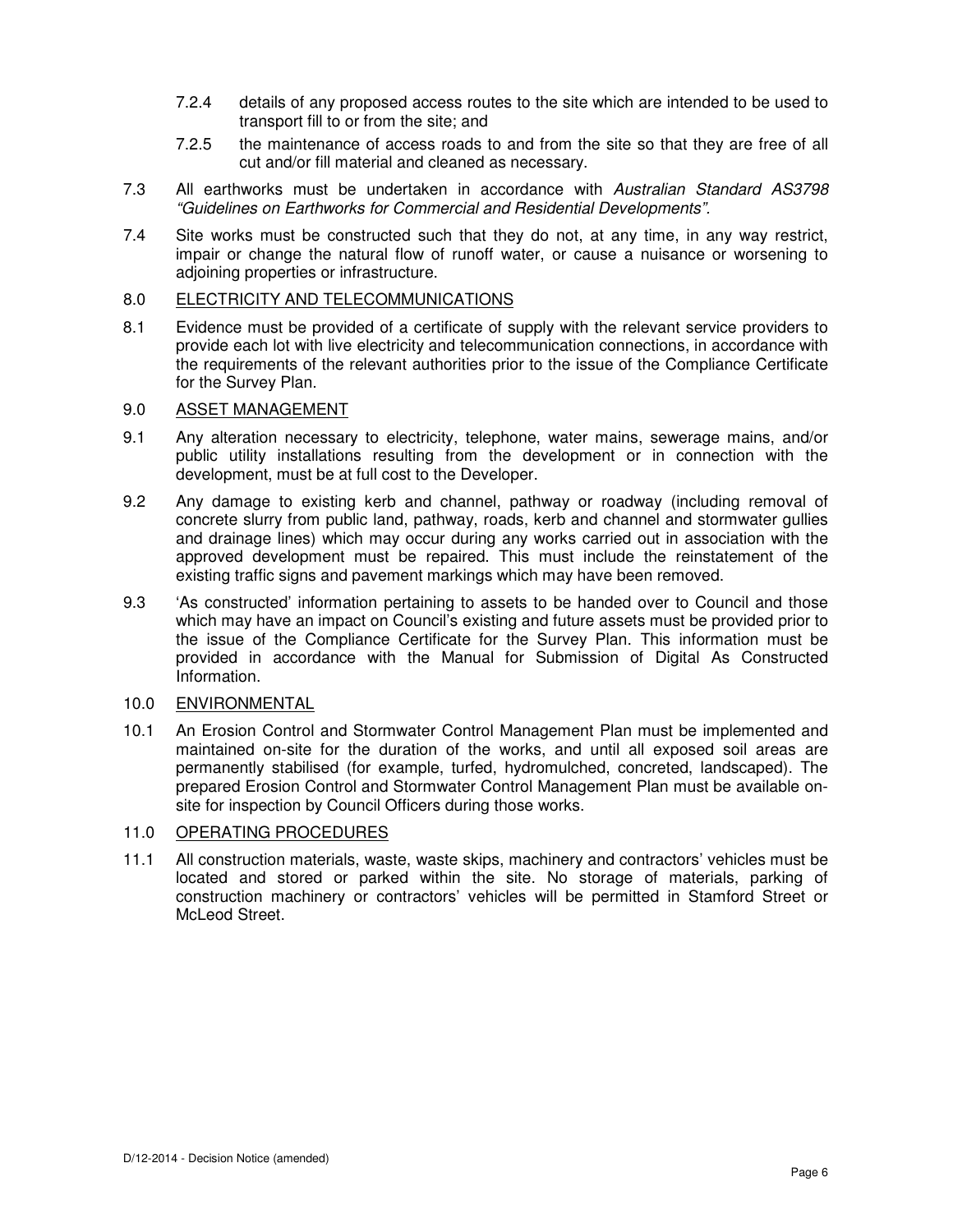#### ADVISORY NOTES

#### NOTE 1. Aboriginal Cultural Heritage

It is advised that under Section 23 of the Aboriginal Cultural Heritage Act 2003, a person who carries out an activity must take all reasonable and practicable measures to ensure the activity does not harm Aboriginal Cultural Heritage (the "cultural heritage duty of care"). Maximum penalties for breaching the duty of care are listed in the Aboriginal Cultural Heritage legislation. The information on Aboriginal Cultural Heritage is available on the Department of Aboriginal and Torres Strait Islander and Multicultural Affairs website www.datsima.qld.gov.au

#### NOTE 2. General Environmental Duty

General environmental duty under the *Environmental Protection Act* prohibits unlawful environmental nuisance caused by noise, aerosols, particles dust, ash, fumes, light, odour or smoke beyond the boundaries of the property during all stages of the development including earthworks, construction and operation.

#### NOTE 3. Asbestos Removal

Any demolition and/or removal works involving asbestos materials must be undertaken in accordance with the requirements of the Workplace Health and Safety legislation and Public Health Act 2005.

#### NOTE 4. General Safety Of Public During Construction

The Workplace Health and Safety Act and Manual of Uniform Traffic Control Devices must be complied with in carrying out any construction works, and to ensure safe traffic control and safe public access in respect of works being constructed on a road.

#### NOTE 5. Works in Road Reserve Permit

Works in Road Reserve Permit (including a fee for the vehicle crossover and compliant with Capricorn Municipal Development Guideline) or else Operational Works (access works) must be obtained prior to the commencement of any works to be undertaken within the road reserve.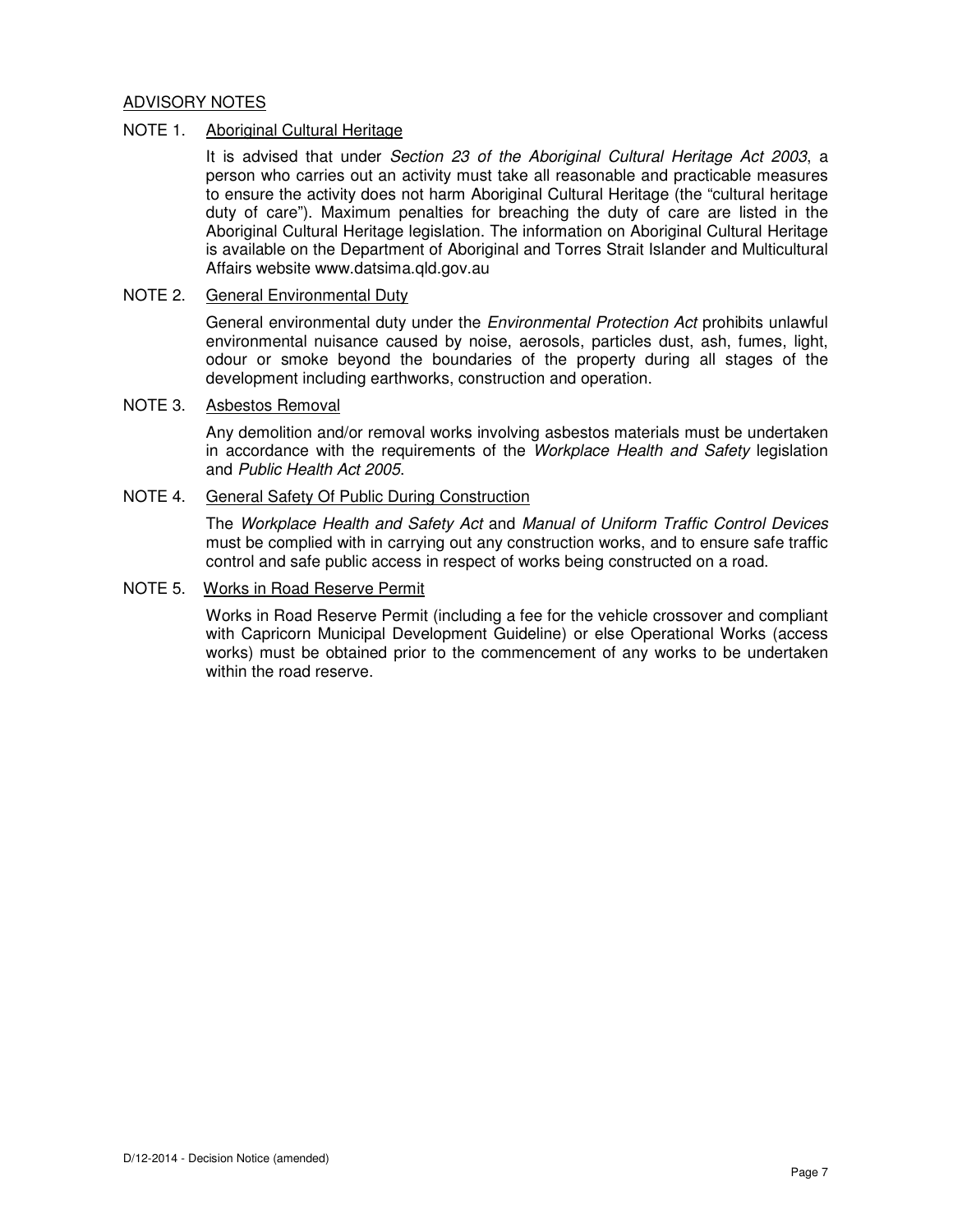

## **Attachment 2 - Appeal Rights**

PLANNING ACT 2016

The following is an extract from the Planning Act 2016 (Chapter 6)

#### **Appeal rights**

#### **229 Appeals to tribunal or P&E Court**

- (1) Schedule 1 states—
	- (a) matters that may be appealed to— (i) either a tribunal or the P&E Court; or (ii) only a tribunal; or
		- (iii) only the P&E Court; and
	- (b) the person—
		- (i) who may appeal a matter (the **appellant**); and
		- (ii) who is a respondent in an appeal of the matter; and (iii) who is a co-respondent in an appeal of the matter;
		- and (iv) who may elect to be a co-respondent in an appeal of the matter.
- (2) An appellant may start an appeal within the appeal period.
- (3) The **appeal period** is—
	- (a) for an appeal by a building advisory agency—10 business days after a decision notice for the decision is given to the agency or
	- (b) for an appeal against a deemed refusal—at any time after the deemed refusal happens; or
	- (c) for an appeal against a decision of the Minister, under chapter 7, part 4, to register premises or to renew the registration of premises—20 business days after a notice is published under section 269(3)(a) or (4); or
	- (d) for an appeal against an infrastructure charges notice— 20 business days after the infrastructure charges notice is given to the person; or
	- (e) for an appeal about a deemed approval of a development application for which a decision notice has not been given—30 business days after the applicant gives the deemed approval notice to the assessment manager; or
	- (f) for any other appeal—20 business days after a notice of the decision for the matter, including an enforcement notice, is given to the person.
	- Note—

See the P&E Court Act for the court's power to extend the appeal period.

- (4) Each respondent and co-respondent for an appeal may be heard in the appeal.
- (5) If an appeal is only about a referral agency's response, the assessment manager may apply to the tribunal or P&E Court to withdraw from the appeal.
- (6) To remove any doubt, it is declared that an appeal against an infrastructure charges notice must not be about—
	- (a) the adopted charge itself; or
	- (b) for a decision about an offset or refund—
		- (i) the establishment cost of trunk infrastructure identified in a LGIP; or
	- (ii) the cost of infrastructure decided using the method included in the local government's charges resolution.

#### **230 Notice of appeal**

- (1) An appellant starts an appeal by lodging, with the registrar of the tribunal or P&E Court, a notice of appeal that— (a) is in the approved form; and
	- (b) succinctly states the grounds of the appeal.
- (2) The notice of appeal must be accompanied by the required fee.
- (3) The appellant or, for an appeal to a tribunal, the registrar must, within the service period, give a copy of the notice of appeal to—
	- (a) the respondent for the appeal; and
	- (b) each co-respondent for the appeal; and
	- D/12-2014 Decision Notice (amended)
- (c) for an appeal about a development application under schedule 1, table 1, item 1—each principal submitter for the development application; and
- (d) for an appeal about a change application under schedule 1, table 1, item 2—each principal submitter for the change application; and
- (e) each person who may elect to become a co-respondent for the appeal, other than an eligible submitter who is not a principal submitter in an appeal under paragraph  $(c)$  or  $(d)$ ; and
- (f) for an appeal to the P&E Court—the chief executive; and
- (g) for an appeal to a tribunal under another Act—any other person who the registrar considers appropriate.
- (4) The **service period** is—
	- (a) if a submitter or advice agency started the appeal in the P&E Court—2 business days after the appeal is started; or
	- (b) otherwise—10 business days after the appeal is started.
- (5) A notice of appeal given to a person who may elect to be a co-respondent must state the effect of subsection
- (6) A person elects to be a co-respondent by filing a notice of election, in the approved form, within 10 business days after the notice of appeal is given to the person*.*
- **231 Other appeals**
- (1) Subject to this chapter, schedule 1 and the P&E Court Act, unless the Supreme Court decides a decision or other matter under this Act is affected by jurisdictional error, the decision or matter is non-appealable.
- (2) The Judicial Review Act 1991, part 5 applies to the decision or matter to the extent it is affected by jurisdictional error.
- (3) A person who, but for subsection (1) could have made an application under the Judicial Review Act 1991 in relation to the decision or matter, may apply under part 4 of that Act for a statement of reasons in relation to the decision or matter.
- (4) In this section— **decision** includes—
	- (a) conduct engaged in for the purpose of making a decision; and
	- (b) other conduct that relates to the making of a decision; and
	- (c) the making of a decision or the failure to make a decision; and
	- (d) a purported decision; and
	- (e) a deemed refusal.

**non-appealable**, for a decision or matter, means the decision or matter—

- (a) is final and conclusive; and
- (b) may not be challenged, appealed against, reviewed, quashed, set aside or called into question in any other way under the Judicial Review Act 1991 or otherwise, whether by the Supreme Court, another court, a tribunal or another entity; and
- (c) is not subject to any declaratory, injunctive or other order of the Supreme Court, another court, a tribunal or another entity on any ground.

#### **232 Rules of the P&E Court**

- (1) A person who is appealing to the P&E Court must comply with the rules of the court that apply to the appeal.
- (2) However, the P&E Court may hear and decide an appeal even if the person has not complied with rules of the P&E Court.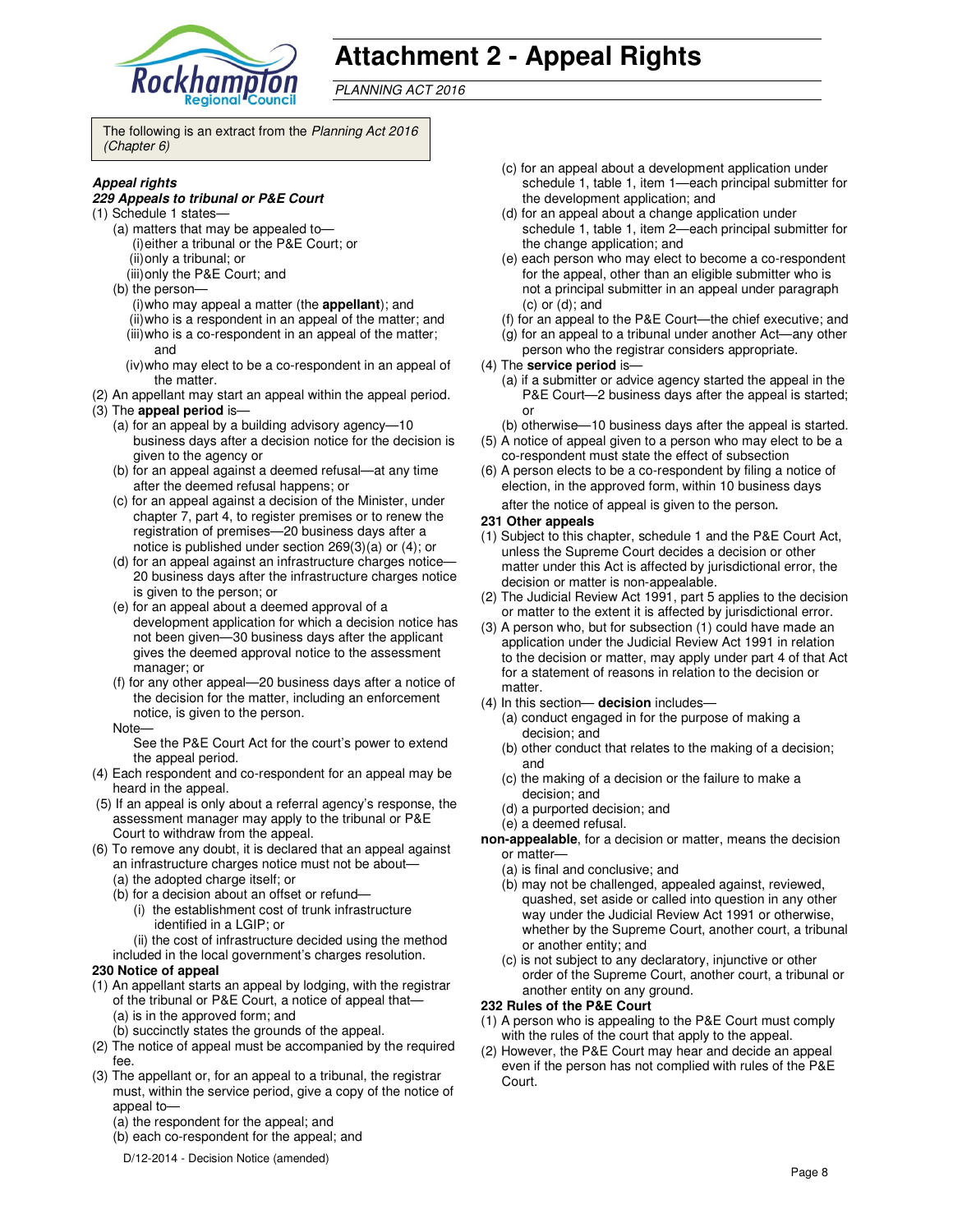

## **Appeal Rights**

PLANNING ACT 2016

#### **Schedule 1**

#### **Appeals section 229 1 Appeal rights and parties to appeals**

- (1) Table 1 states the matters that may be appealed to—(a) the P&E court; or (b) a tribunal.
- (2) However, table 1 applies to a tribunal only if the matter involves—
	- (a) the refusal, or deemed refusal of a development application, for—
	- (i) a material change of use for a classified building; or
	- (ii) operational work associated with building work, a retaining wall, or a tennis court; or (b) a provision of a development approval for—
	- (i) a material change of use for a classified building; or
- (ii) operational work associated with building work, a retaining wall, or a tennis court; or
	- (c) if a development permit was applied for—the decision to give a preliminary approval for—
		- (i) a material change of use for a classified building; or
		- (ii) operational work associated with building work, a retaining wall, or a tennis court; or
	- (d) a development condition if—
		- (i) the development approval is only for a material change of use that involves the use of a building classified under the Building Code as a class 2 building; and
		- (ii) the building is, or is proposed to be, not more than 3 storeys; and
		- (iii) the proposed development is for not more than 60 sole-occupancy units; or
	- (e) a decision for, or a deemed refusal of, an extension application for a development approval that is only for a material change of use of a classified building; or
	- (f) a decision for, or a deemed refusal of, a change application for a development approval that is only for a material change of use of a classified building; or
	- (g) a matter under this Act, to the extent the matter relates to—
		- (i) the Building Act, other than a matter under that Act that may or must be decided by the Queensland Building and Construction Commission; or
		- (ii) the Plumbing and Drainage Act, part 4 or 5; or
	- (h) a decision to give an enforcement notice in relation to a matter under paragraphs (a) to (g); or
	- (i) a decision to give an infrastructure charges notice; or
	- (j) the refusal, or deemed refusal, of a conversion application; or
	- (k) a matter that, under another Act, may be appealed to the tribunal; or
	- (l) a matter prescribed by regulation.
- (3) Also, table 1 does not apply to a tribunal if the matter
- involves—
	- (a) for a matter in subsection  $(2)(a)$  to  $(d)$ 
		- (i) a development approval for which the development application required impact assessment; and
		- (ii) a development approval in relation to which the assessment manager received a properly made submission for the development application; or
	- (b) a provision of a development approval about the identification or inclusion, under a variation approval, of a matter for the development.
- (4) Table 2 states the matters that may be appealed only to the P&E Court.
- (5) Table 3 states the matters that may be appealed only to the tribunal.
- (6) In each table—
	- (a) column 1 states the appellant in the appeal; and
	- (b) column 2 states the respondent in the appeal; and
	- (c) column 3 states the co-respondent (if any) in the appeal; and
	- (d) column 4 states the co-respondents by election (if any) in the appeal.
- (7) If the chief executive receives a notice of appeal under section 230(3)(f), the chief executive may elect to be a corespondent in the appeal.

| Table 1<br>Appeals to the P&E Court and, for certain matters, to a tribunal                                                                                                                                                                                                                                                                    |                           |                                                              |                                                                                   |
|------------------------------------------------------------------------------------------------------------------------------------------------------------------------------------------------------------------------------------------------------------------------------------------------------------------------------------------------|---------------------------|--------------------------------------------------------------|-----------------------------------------------------------------------------------|
| 1. Development applications<br>An appeal may be made against-<br>(a) the refusal of all or part of the development application; or<br>(b) the deemed refusal of the development application; or<br>(c) a provision of the development approval; or<br>(d) if a development permit was applied for-the decision to give a preliminary approval. |                           |                                                              |                                                                                   |
| Column 1                                                                                                                                                                                                                                                                                                                                       | Column 2                  | Column 3                                                     | Column 4                                                                          |
| Appellant                                                                                                                                                                                                                                                                                                                                      | Respondent                | Co-respondent<br>$($ if any $)$                              | Co-respondent by election<br>$($ if any $)$                                       |
| The applicant                                                                                                                                                                                                                                                                                                                                  | The assessment<br>manager | If the appeal is about<br>a concurrence<br>agency's referral | 1 A concurrence agency that is<br>not a co-respondent<br>2 If a chosen Assessment |

response—the

manager is the respondent-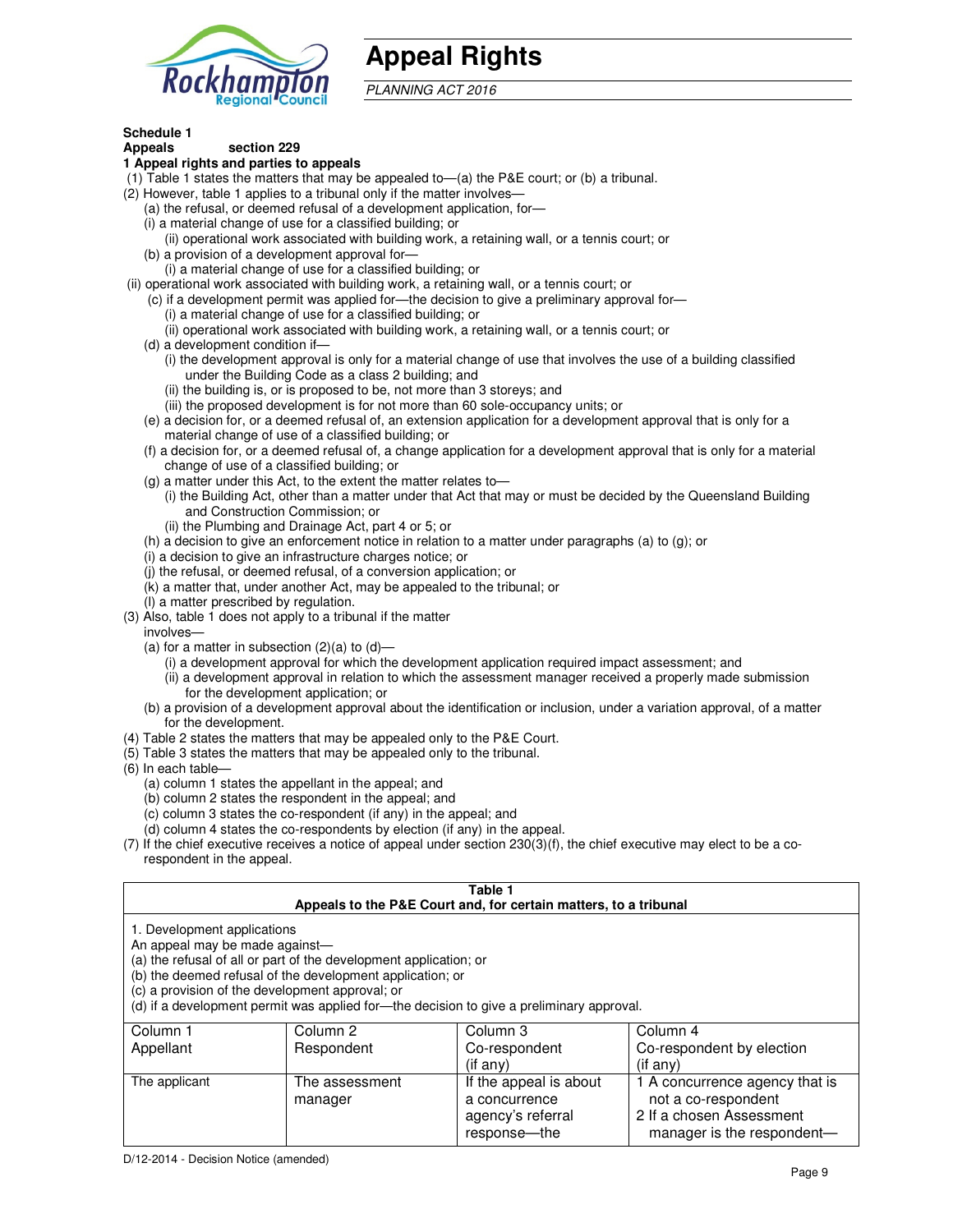| Table 1<br>Appeals to the P&E Court and, for certain matters, to a tribunal                                                                                                                                                                                                                                                                                                                                                                                                                                                                                                                                                                                                                                                                                                                                                                                                                                                                                       |                                   |                                                                 |                                                                                                                                                                                                                                                                                                                                                 |  |
|-------------------------------------------------------------------------------------------------------------------------------------------------------------------------------------------------------------------------------------------------------------------------------------------------------------------------------------------------------------------------------------------------------------------------------------------------------------------------------------------------------------------------------------------------------------------------------------------------------------------------------------------------------------------------------------------------------------------------------------------------------------------------------------------------------------------------------------------------------------------------------------------------------------------------------------------------------------------|-----------------------------------|-----------------------------------------------------------------|-------------------------------------------------------------------------------------------------------------------------------------------------------------------------------------------------------------------------------------------------------------------------------------------------------------------------------------------------|--|
|                                                                                                                                                                                                                                                                                                                                                                                                                                                                                                                                                                                                                                                                                                                                                                                                                                                                                                                                                                   |                                   | concurrence agency                                              | the prescribed assessment<br>manager<br>3 Any eligible advice agency for<br>the application<br>4 Any eligible submitter for the<br>application                                                                                                                                                                                                  |  |
| 2. Change applications<br>An appeal may be made against-<br>(b) a deemed refusal of a change application.                                                                                                                                                                                                                                                                                                                                                                                                                                                                                                                                                                                                                                                                                                                                                                                                                                                         |                                   |                                                                 | (a) a responsible entity's decision for a change application, other than a decision made by the P&E court; or                                                                                                                                                                                                                                   |  |
| Column 1<br>Appellant                                                                                                                                                                                                                                                                                                                                                                                                                                                                                                                                                                                                                                                                                                                                                                                                                                                                                                                                             | Column <sub>2</sub><br>Respondent | Column <sub>3</sub><br>Co-respondent<br>(if any)                | Column 4<br>Co-respondent by election<br>(if any)                                                                                                                                                                                                                                                                                               |  |
| 1 The applicant<br>2 If the responsible<br>entity is the<br>assessment<br>manager-an<br>affected entity that<br>gave a pre-request<br>notice or response<br>notice                                                                                                                                                                                                                                                                                                                                                                                                                                                                                                                                                                                                                                                                                                                                                                                                | The responsible<br>entity         | If an affected entity<br>starts the appeal-the<br>applicant     | 1 A concurrence agency for the<br>development application<br>2 If a chosen assessment<br>manager is the respondent-<br>the prescribed assessment<br>manager<br>3 A private certifier for the<br>development application<br>4 Any eligible advice agency for<br>the change application<br>5 Any eligible submitter for the<br>change application |  |
| 3. Extension applications<br>An appeal may be made against-<br>(a) the assessment manager's decision about an extension application; or<br>(b) a deemed refusal of an extension application.                                                                                                                                                                                                                                                                                                                                                                                                                                                                                                                                                                                                                                                                                                                                                                      |                                   |                                                                 |                                                                                                                                                                                                                                                                                                                                                 |  |
| Column 1<br>Appellant                                                                                                                                                                                                                                                                                                                                                                                                                                                                                                                                                                                                                                                                                                                                                                                                                                                                                                                                             | Column <sub>2</sub><br>Respondent | Column 3<br>Co-respondent<br>(if any)                           | Column 4<br>Co-respondent by election<br>(if any)                                                                                                                                                                                                                                                                                               |  |
| 1 The applicant<br>1.<br>For a matter other<br>2<br>than a deemed<br>refusal of an<br>extension<br>application $-$ a<br>concurrence<br>agency, other than<br>the chief executive,<br>for the application                                                                                                                                                                                                                                                                                                                                                                                                                                                                                                                                                                                                                                                                                                                                                          | The assessment<br>manager         | If a concurrence<br>agency starts the<br>appeal - the applicant | If a chosen assessment<br>manager is the respondent - the<br>prescribed assessment manager                                                                                                                                                                                                                                                      |  |
| 4. Infrastructure charges notices<br>An appeal may be made against an infrastructure charges notice on 1 or more of the following grounds<br>a) The notice involved an error relating to $-$<br>(i) The application of the relevant adopted charge; or<br>Examples of errors in applying an adopted charge -<br>The incorrect application of gross floor area for a non-residential development<br>Applying an incorrect 'use category', under a regulation, to the development<br>The working out of extra demands, for section 120; or<br>(i)<br>An offset or refund; or<br>(ii)<br>b) The was no decision about an offset or refund; or<br>c) If the infrastructure charges notice states a refund will be given - the timing for giving the refund; or<br>d) The amount of the charge is so unreasonable that no reasonable relevant local government could have<br>imposed the amount.<br>Column 1<br>Column <sub>2</sub><br>Column <sub>3</sub><br>Column 4 |                                   |                                                                 |                                                                                                                                                                                                                                                                                                                                                 |  |
| Appellant                                                                                                                                                                                                                                                                                                                                                                                                                                                                                                                                                                                                                                                                                                                                                                                                                                                                                                                                                         | Respondent                        | Co-respondent                                                   | Co-respondent by election                                                                                                                                                                                                                                                                                                                       |  |

D/12-2014 - Decision Notice (amended)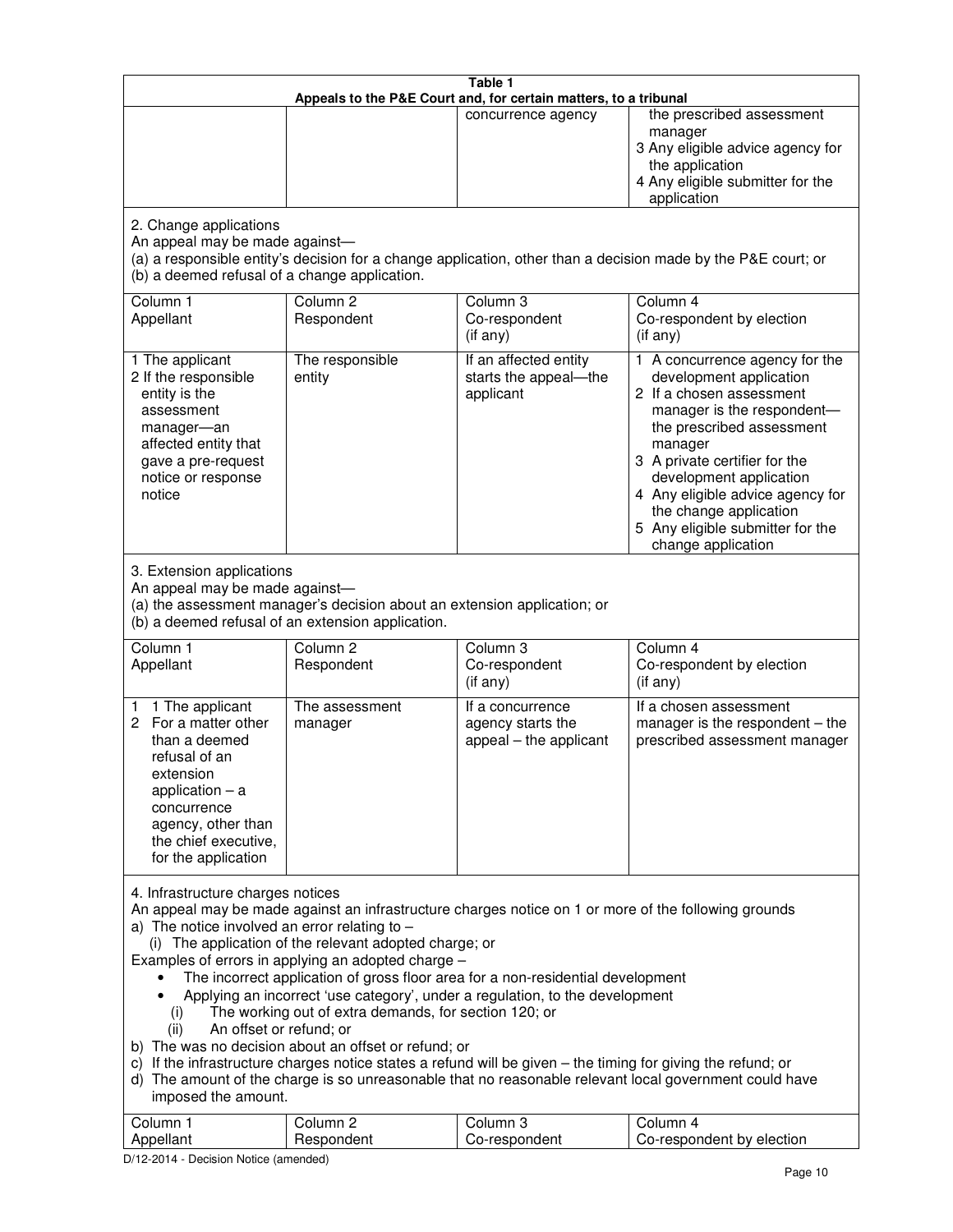| Table 1<br>Appeals to the P&E Court and, for certain matters, to a tribunal                                                                                                                                                                                                                                                                     |                                                                                                                            |                                                                                                                         |                                                                                                                                                                            |  |
|-------------------------------------------------------------------------------------------------------------------------------------------------------------------------------------------------------------------------------------------------------------------------------------------------------------------------------------------------|----------------------------------------------------------------------------------------------------------------------------|-------------------------------------------------------------------------------------------------------------------------|----------------------------------------------------------------------------------------------------------------------------------------------------------------------------|--|
|                                                                                                                                                                                                                                                                                                                                                 |                                                                                                                            | (if any)                                                                                                                | $($ if any $)$                                                                                                                                                             |  |
| The person given the<br>Infrastructure charges<br>notice                                                                                                                                                                                                                                                                                        | The local government<br>that gave the<br>infrastructure charges<br>notice                                                  |                                                                                                                         |                                                                                                                                                                            |  |
| 5. Conversion applications<br>An appeal may be made against-<br>(a) the refusal of a conversion application; or<br>(b) a deemed refusal of a conversion application.                                                                                                                                                                            |                                                                                                                            |                                                                                                                         |                                                                                                                                                                            |  |
| Column 1<br>Appellant                                                                                                                                                                                                                                                                                                                           | Column <sub>2</sub><br>Respondent                                                                                          | Column 3<br>Co-respondent<br>(if any)                                                                                   | Column 4<br>Co-respondent by election<br>(if any)                                                                                                                          |  |
| The applicant                                                                                                                                                                                                                                                                                                                                   | The local government<br>to which the conversion<br>application was made                                                    |                                                                                                                         | $\blacksquare$                                                                                                                                                             |  |
| 6. Enforcement notices                                                                                                                                                                                                                                                                                                                          | An appeal may be made against the decision to give an enforcement notice.                                                  |                                                                                                                         |                                                                                                                                                                            |  |
| Column 1<br>Appellant                                                                                                                                                                                                                                                                                                                           | Column <sub>2</sub><br>Respondent                                                                                          | Column 3<br>Co-respondent<br>(if any)                                                                                   | Column 4<br>Co-respondent by election<br>(if any)                                                                                                                          |  |
| The person given the<br>enforcement notice                                                                                                                                                                                                                                                                                                      | The enforcement<br>authority                                                                                               |                                                                                                                         | If the enforcement authority is<br>not the local government for<br>the premises in relation to which<br>the offence is alleged to have<br>happened-the local<br>government |  |
| Table 2<br>Appeals to the P&E Court only                                                                                                                                                                                                                                                                                                        |                                                                                                                            |                                                                                                                         |                                                                                                                                                                            |  |
| 1. Appeals from tribunal<br>An appeal may be made against a decision of a tribunal, other than a decision under<br>section 252, on the ground of-<br>(a) an error or mistake in law on the part of the tribunal; or<br>(b) jurisdictional error.                                                                                                |                                                                                                                            |                                                                                                                         |                                                                                                                                                                            |  |
| Column 1<br>Appellant                                                                                                                                                                                                                                                                                                                           | Column 2<br>Respondent                                                                                                     | Column 3<br>Co-respondent<br>(if any)                                                                                   | Column 4<br>Co-respondent by election<br>$($ if any $)$                                                                                                                    |  |
| A party to the<br>proceedings for the<br>decision                                                                                                                                                                                                                                                                                               | The other party to the<br>proceedings for the<br>decision                                                                  |                                                                                                                         |                                                                                                                                                                            |  |
| 2. Eligible submitter appeals<br>An appeal may be made against the decision to give a development approval, or an approval for a change<br>application, to the extent that the decision relates to-<br>(a) any part of the development application for the development approval that required impact assessment; or<br>(b) a variation request. |                                                                                                                            |                                                                                                                         |                                                                                                                                                                            |  |
| Column <sub>1</sub><br>Appellant                                                                                                                                                                                                                                                                                                                | Column <sub>2</sub><br>Respondent                                                                                          | Column 3<br>Co-respondent<br>(if any)                                                                                   | Column 4<br>Co-respondent by election<br>(i f any)                                                                                                                         |  |
| 1 For a development<br>application-an<br>eligible submitter for<br>the development<br>application<br>2 For a change<br>application-an                                                                                                                                                                                                           | 1 For a development<br>application-the<br>assessment<br>manager<br>2 For a change<br>application-the<br>responsible entity | 1 The applicant<br>2 If the appeal is about<br>a concurrence<br>agency's referral<br>response-the<br>concurrence agency | Another eligible<br>submitter for the<br>application                                                                                                                       |  |

D/12-2014 - Decision Notice (amended)

eligible submitter for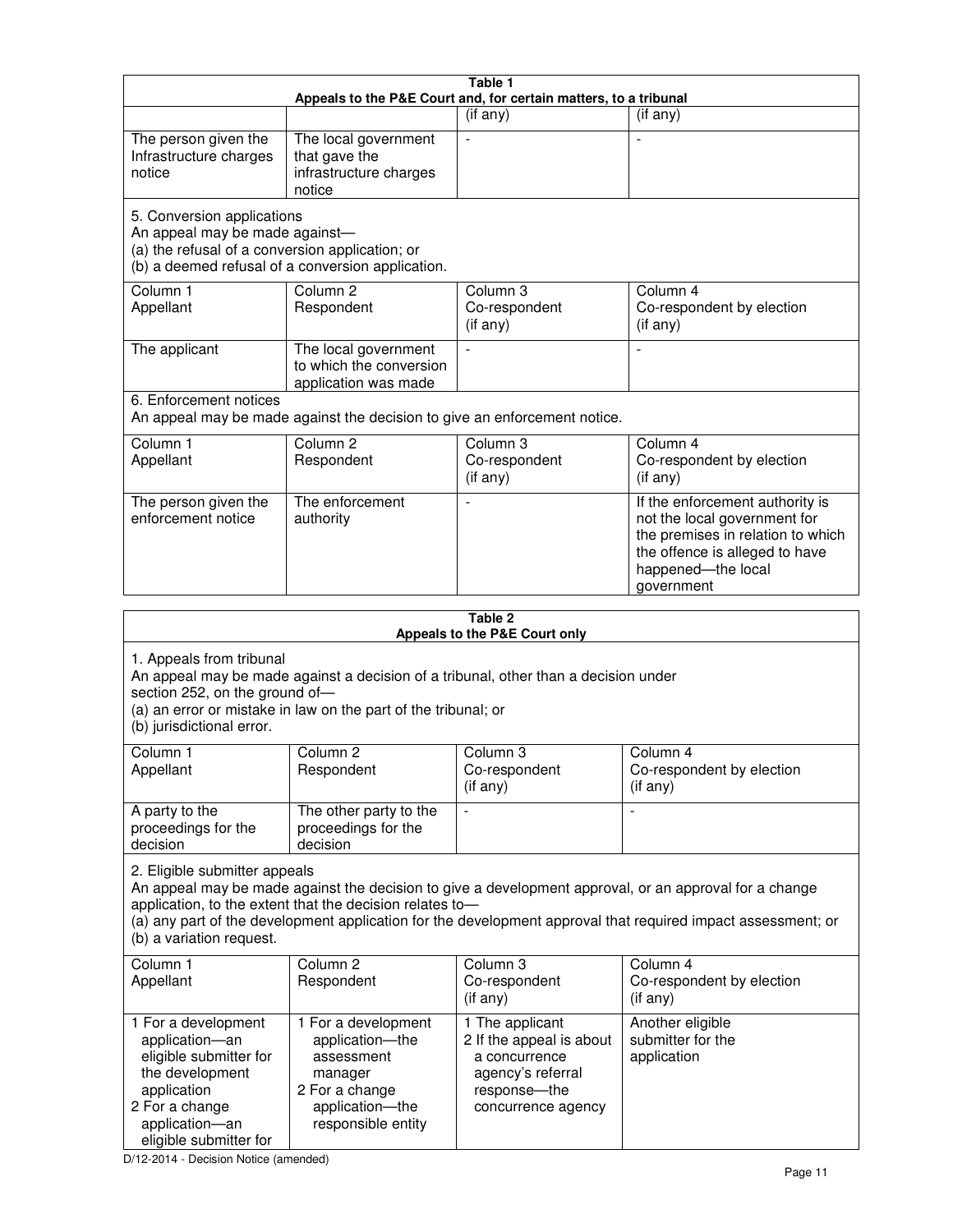| Table 2<br>Appeals to the P&E Court only                                                                                                                                                                                                                                                                                                                                                                           |                                                                                                                            |                                                                                                                         |                                                                                        |
|--------------------------------------------------------------------------------------------------------------------------------------------------------------------------------------------------------------------------------------------------------------------------------------------------------------------------------------------------------------------------------------------------------------------|----------------------------------------------------------------------------------------------------------------------------|-------------------------------------------------------------------------------------------------------------------------|----------------------------------------------------------------------------------------|
| the change<br>application                                                                                                                                                                                                                                                                                                                                                                                          |                                                                                                                            |                                                                                                                         |                                                                                        |
| 3. Eligible submitter and eligible advice agency appeals<br>An appeal may be made against a provision of a development approval, or failure to<br>include a provision in the development approval, to the extent the matter relates to-<br>(a) any part of the development application or the change application, for the development approval, that<br>required impact assessment; or<br>(b) a variation request. |                                                                                                                            |                                                                                                                         |                                                                                        |
| Column 1<br>Appellant                                                                                                                                                                                                                                                                                                                                                                                              | Column <sub>2</sub><br>Respondent                                                                                          | Column 3<br>Co-respondent<br>(if any)                                                                                   | Column 4<br>Co-respondent by election<br>(if any)                                      |
| 1 For a development<br>application-an<br>eligible submitter for<br>the development<br>application<br>2 For a change<br>application-an<br>eligible submitter for<br>the change<br>application<br>3 An eligible advice<br>agency for the<br>development<br>application or change<br>application                                                                                                                      | 1 For a development<br>application-the<br>assessment<br>manager<br>2 For a change<br>application-the<br>responsible entity | 1 The applicant<br>2 If the appeal is about<br>a concurrence<br>agency's referral<br>response-the<br>concurrence agency | Another eligible submitter for the<br>application                                      |
| 4. Compensation claims<br>An appeal may be made against-<br>(a) a decision under section 32 about a compensation claim; or<br>(b) a decision under section 265 about a claim for compensation; or<br>(c) a deemed refusal of a claim under paragraph (a) or (b).                                                                                                                                                   |                                                                                                                            |                                                                                                                         |                                                                                        |
| Column <sub>1</sub><br>Appellant                                                                                                                                                                                                                                                                                                                                                                                   | Column <sub>2</sub><br>Respondent                                                                                          | Column 3<br>Co-respondent<br>(if any)                                                                                   | Column 4<br>Co-respondent by election<br>(if any)                                      |
| A person dissatisfied<br>with the decision                                                                                                                                                                                                                                                                                                                                                                         | The local<br>government to which<br>the claim was made                                                                     | ÷,                                                                                                                      | $\overline{a}$                                                                         |
| 5. Registered premises<br>An appeal may be made against a decision of the Minister under chapter 7, part 4.                                                                                                                                                                                                                                                                                                        |                                                                                                                            |                                                                                                                         |                                                                                        |
| Column <sub>1</sub><br>Appellant                                                                                                                                                                                                                                                                                                                                                                                   | Column <sub>2</sub><br>Respondent                                                                                          | Column <sub>3</sub><br>Co-respondent<br>(if any)                                                                        | Column 4<br>Co-respondent by election<br>(if any)                                      |
| 1 A person given a<br>decision notice about<br>the decision<br>2 If the decision is to<br>register premises or<br>renew the<br>registration of<br>premises-an owner<br>or occupier of<br>premises in the<br>affected area for the<br>registered premises<br>who is dissatisfied<br>with the decision                                                                                                               | <b>The Minister</b>                                                                                                        |                                                                                                                         | If an owner or occupier starts the<br>appeal - the owner of the<br>registered premises |